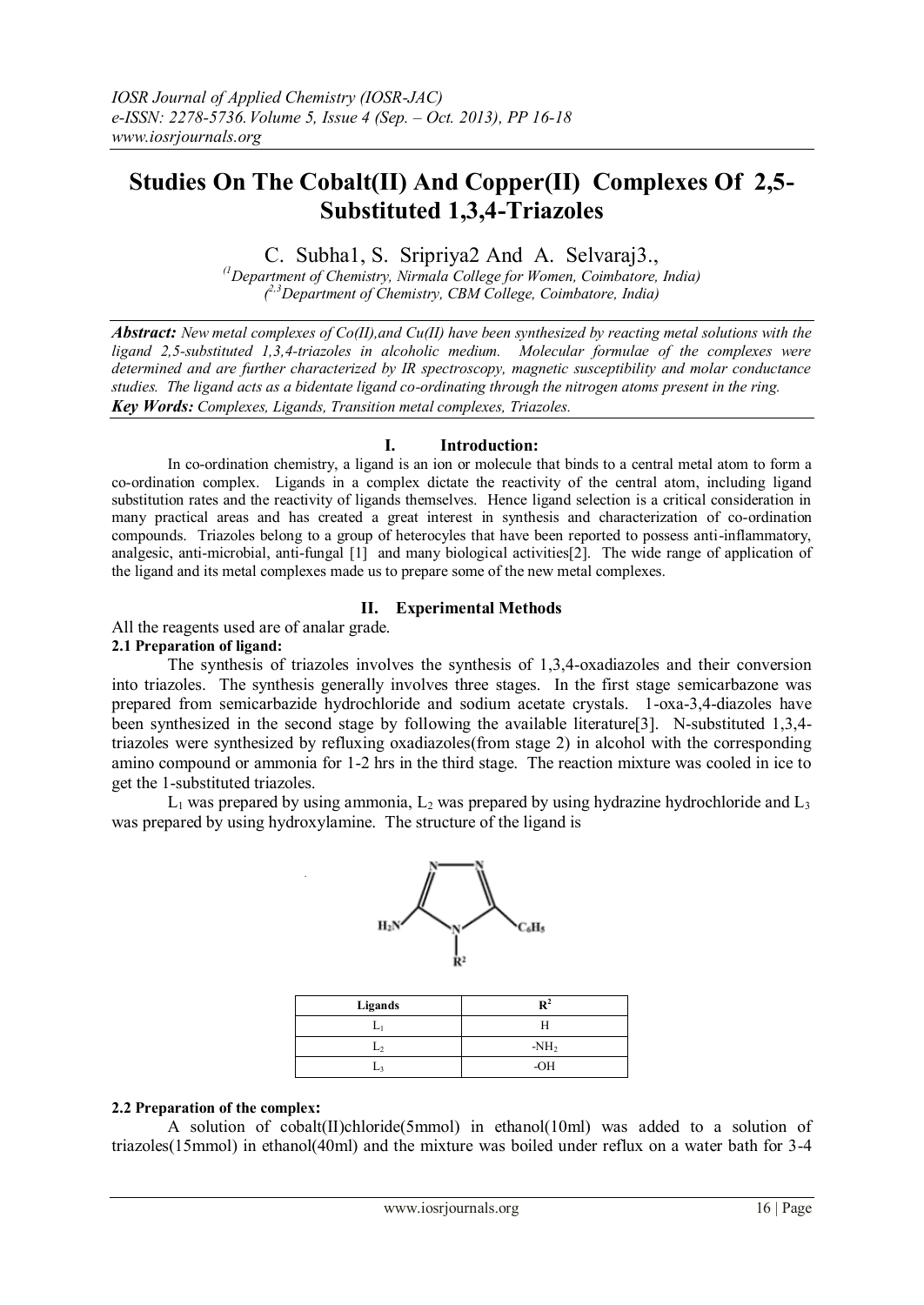hours. The copper complex was prepared by using copper(II)sulphate instead of cobalt(II)chloride. The solvent was then removed by vaccum distillation and then dried.

## **2.3 Characterization of the complex:**

The molecular weight of the complexes was determined by depression of freezing point method (Rast micro method) using camphor as solvent. The metal content of the complexes was determined by complexometric EDTA titration. Magnetic susceptibility measurements were carried out by Guoy balance at room temperature using powdered samples of the complexes. Conductivity measurements were performed on  $10^{-3}$  mol dm<sup>-3</sup> solutions of the complexes in acetonitrile using a type CM-82 Elico-conductivity bridge with a dip type conductivity cell fitted with a platinum electrodes. The infrared spectra of the solid sample in the range of  $4000 \text{cm}^{-1}$  -600 $\text{cm}^{-1}$  were recorded on Perkin-Elmer FT IR spectrometer.

# **III. Results and Discussion:**

All the complexes, containing ligands  $L_1, L_2$  and  $L_3$  have been prepared in ethanol. The colour of the complexes varies from light yellow to dark brown. All the complexes are insoluble in ether, acetone and chloroform. All these complexes were characterized by elemental analysis, molar conductance, magnetic and spectroscopic studies.

## **3.1 Molecular formulae of the complexes:**

The observed molecular weights of the complexes, amount of metal present in the complex, most probable molecular formulae of the complexes and their colours are given in Table1. The effective magnetic moment values of the complexes and their conductivity values are given in Table2. The IR spectral data are summarized in Table3. The molecular weight values indicate that the complexes are 1:2 type.

# **3.2 Magnetic studies of the complexes:**

The  $\mu_{eff}$  values of Co(II) complexes are found to be in the range 4.5 to 5.0 BM while for Cu(II) complexes these values fall within 3.3 to 5.1BM[4]. In the case of Co(II) complexes, the spin only  $\mu_{so}$  value is 3.88 for high spin complexes. If the complex is low spin,  $\mu_{so}$  should be 1.73 BM. Since for most of the Co (II) complexes  $\mu_{obs}$  lies in the range 4.3 to 5.5 BM, all the Co (II) complexes should be high spin complexes with 3 unpaired electrons.

In the case of Cu (II) complexes,  $\mu_{so}$  is 1.73 BM with one unpaired electron[5]. Hence the Cu (II) complexes should be paramagnetic but are low spin due to only one unpaired electron. However the observed  $\mu_{obs}$  values of Cu (II) complexes are abnormally high and lie between 3.5 to 4.6 BM. The high observed spin values indicates spin-exchange interaction between Cu (II) ions.

# **3.3 Conductivity of the complexes:**

A perusal of the conductivity values for the complexes reveals that all the complexes of the triazoles synthesized in this research work have very low conductivity in the range of  $10^{-6}$ mho. This observation suggests that the complex molecule is a neutral molecule with the halide and sulphate ions are held tightly within the coordination sphere along with the triazole ligands.

# **3.4 IR Spectral studies:**

The IR spectral data of the ligand and the complexes are given in table-3. Comparison of the IR spectrum of the free ligand and the complexes reveals that C=N stretching has shifted from 1590cm<sup>-1</sup> to 1612cm<sup>-1</sup>. The upward shift in the C=N stretching frequency indicates the formation of coordinate covalent bond involving the nitrogen of azomethine group with the metal atom and hence the triazoles act as bidentate ligands. The new bands appeared for complexes below 450cm<sup>-1</sup> are due to Cu-N, Co-N bonds as well as metal – halogen and metal-oxygen bands[6-9]. A new band appeared at 3280cm<sup>-1</sup> for the complexes is due to O-H stretching for water molecules present as water of hydralization. The stretching frequencies of all other groups practically remain the same as indicating that they are not involved in complex formation.